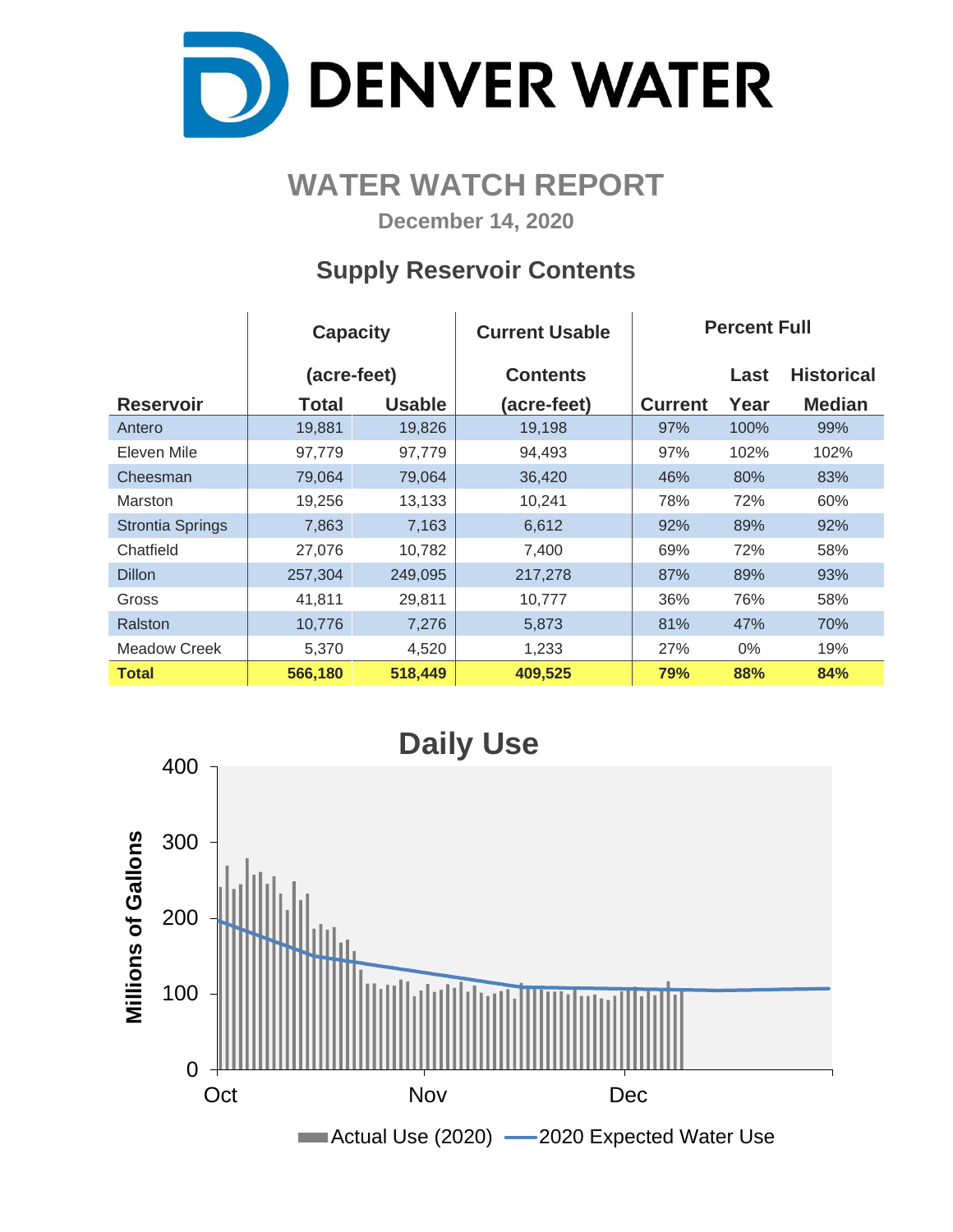

# **Supply Reservoir Contents**

Note: Denver Water forecasts seasonal reservoir storage contents under dry future weather, normal future weather and wet future weather scenarios.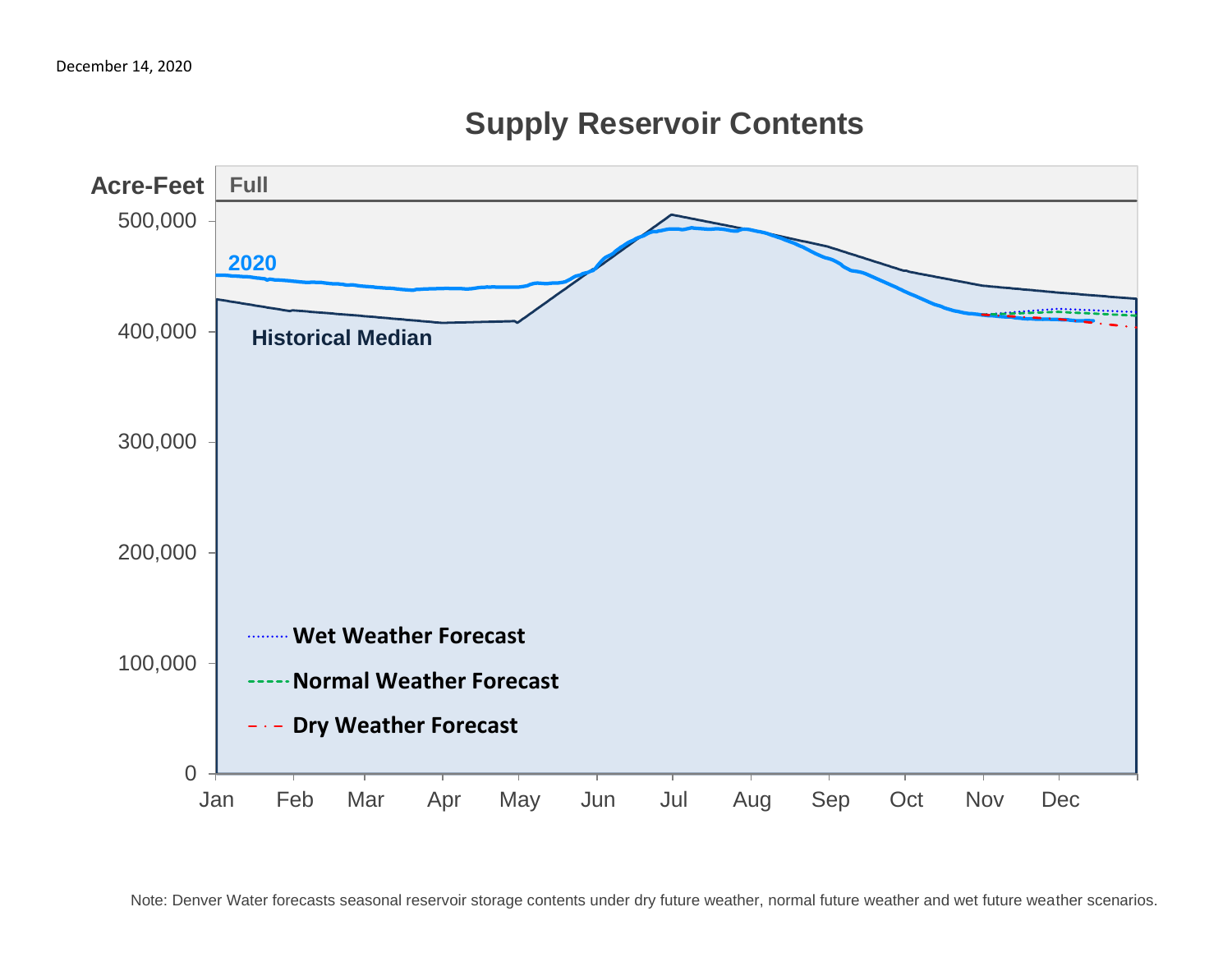

# **December Precipitation**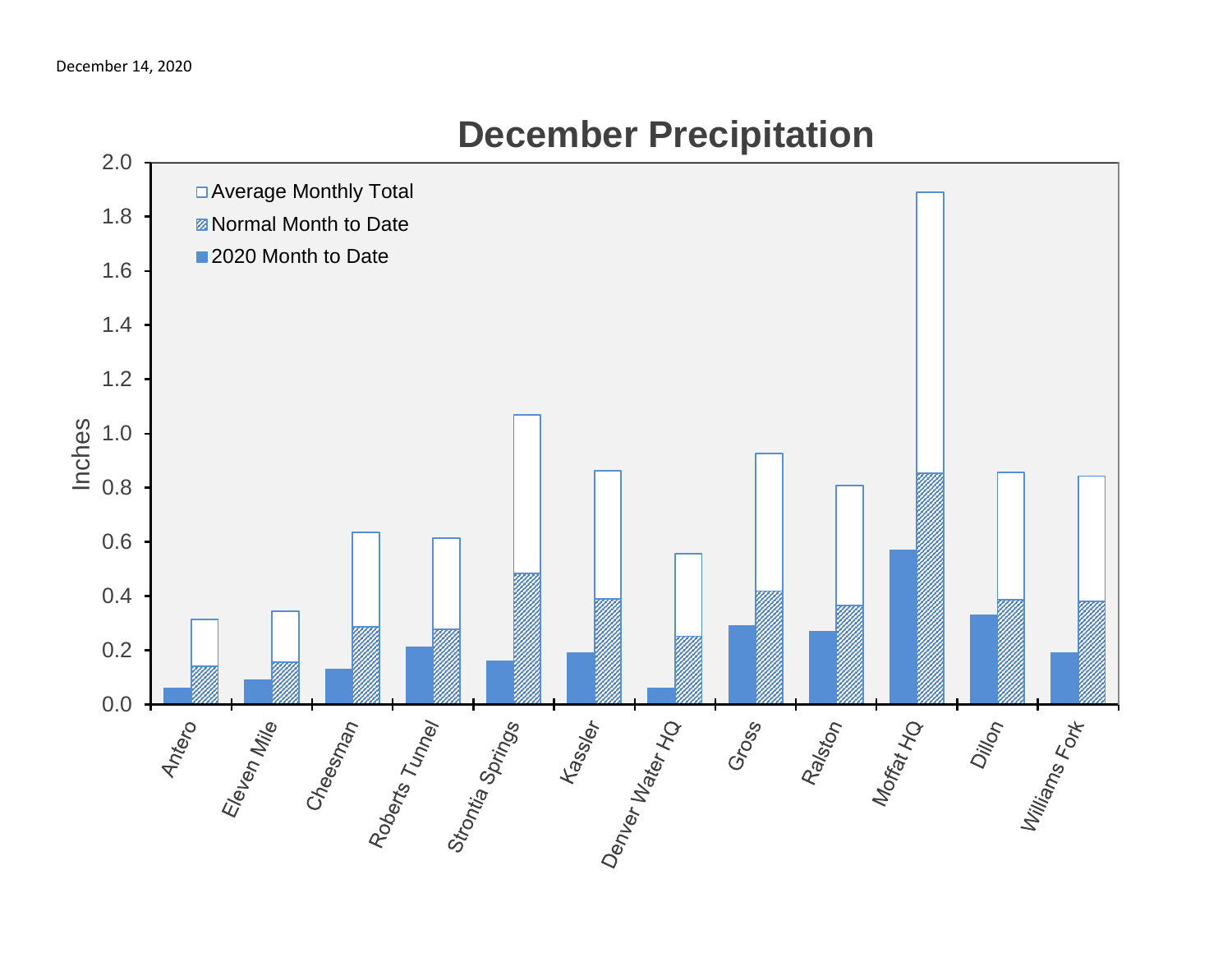



Data are from the 7 SNOTEL stations above Denver Water's Upper Colorado diversion facilities.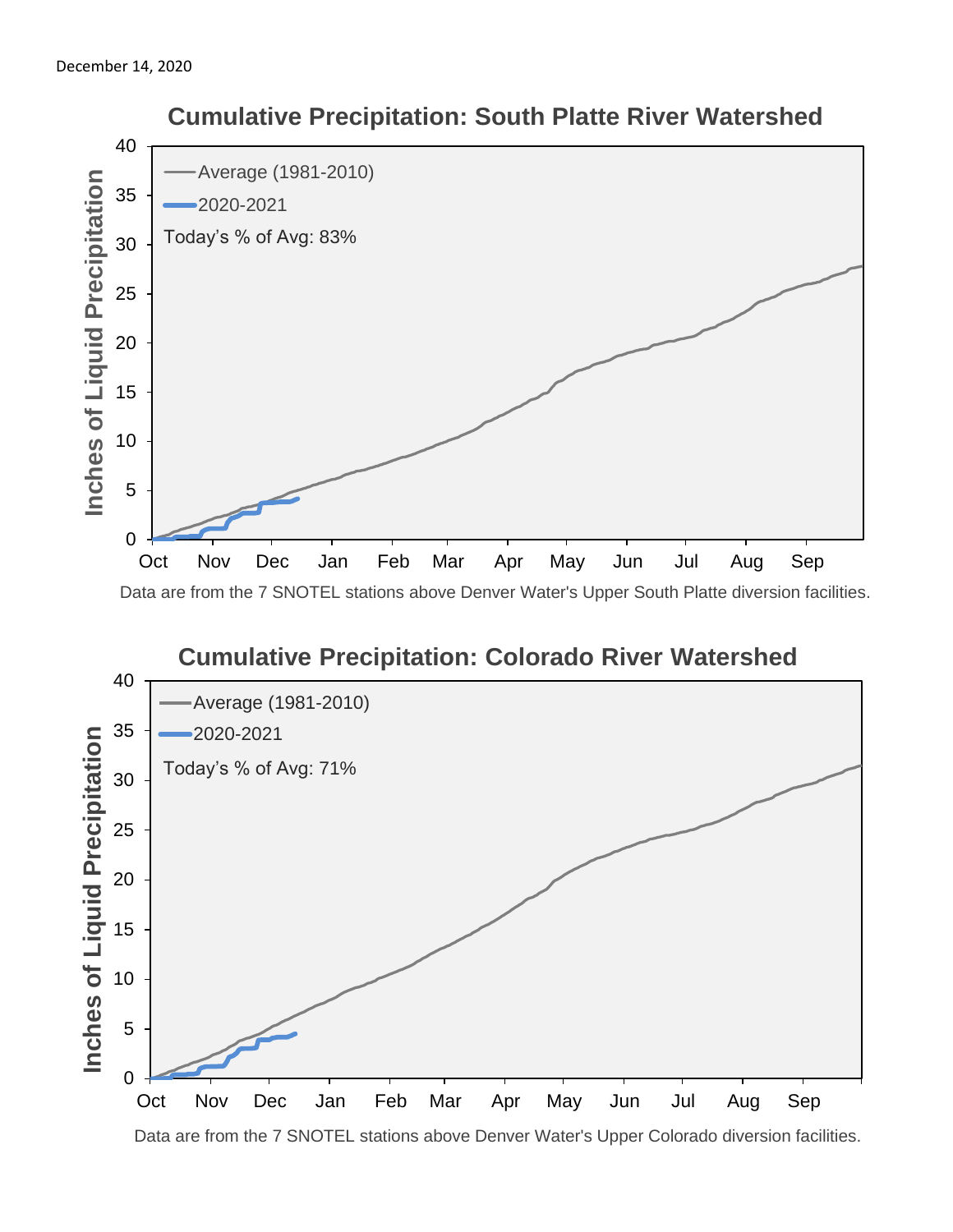

### **Snowpack: Colorado River Watershed**

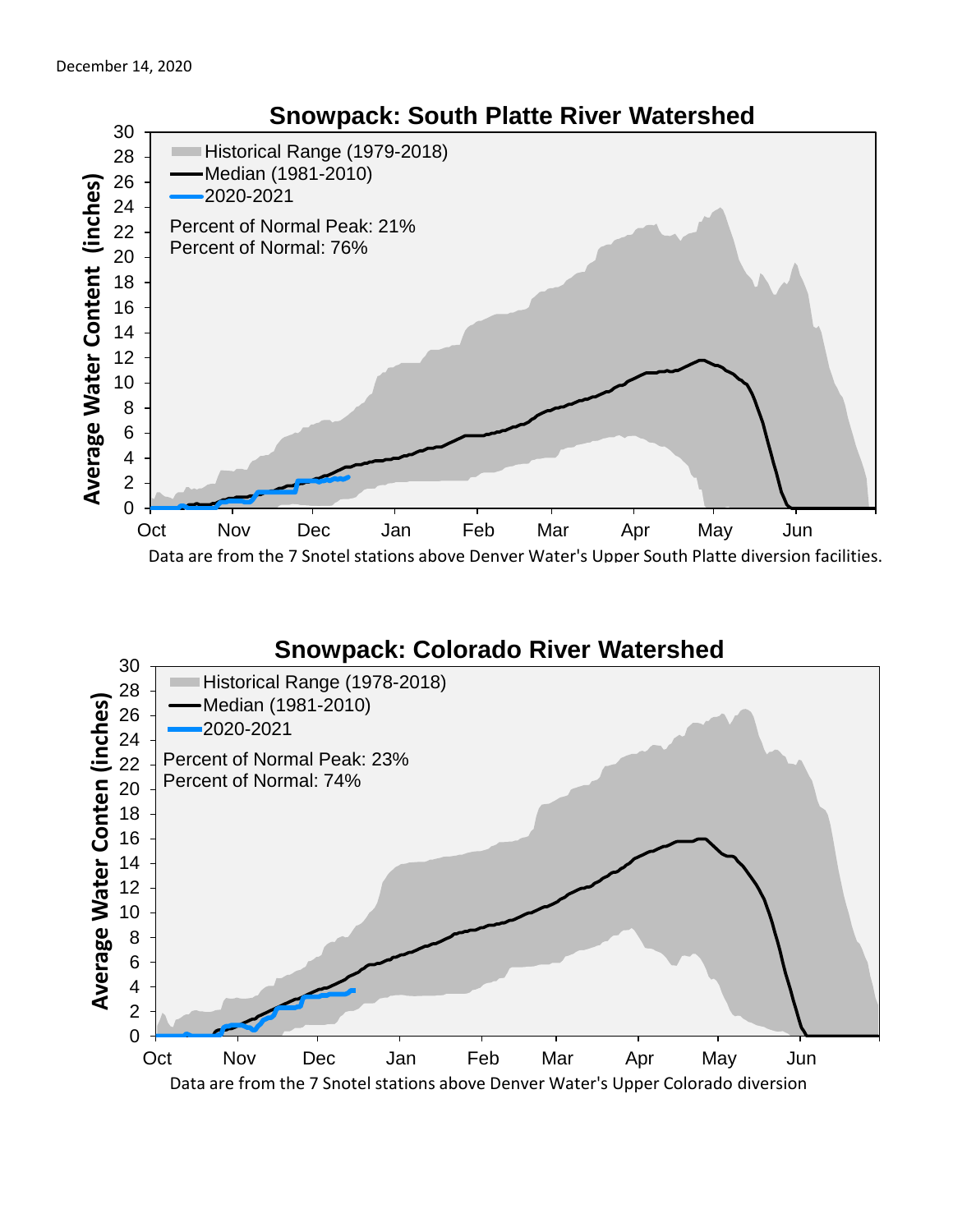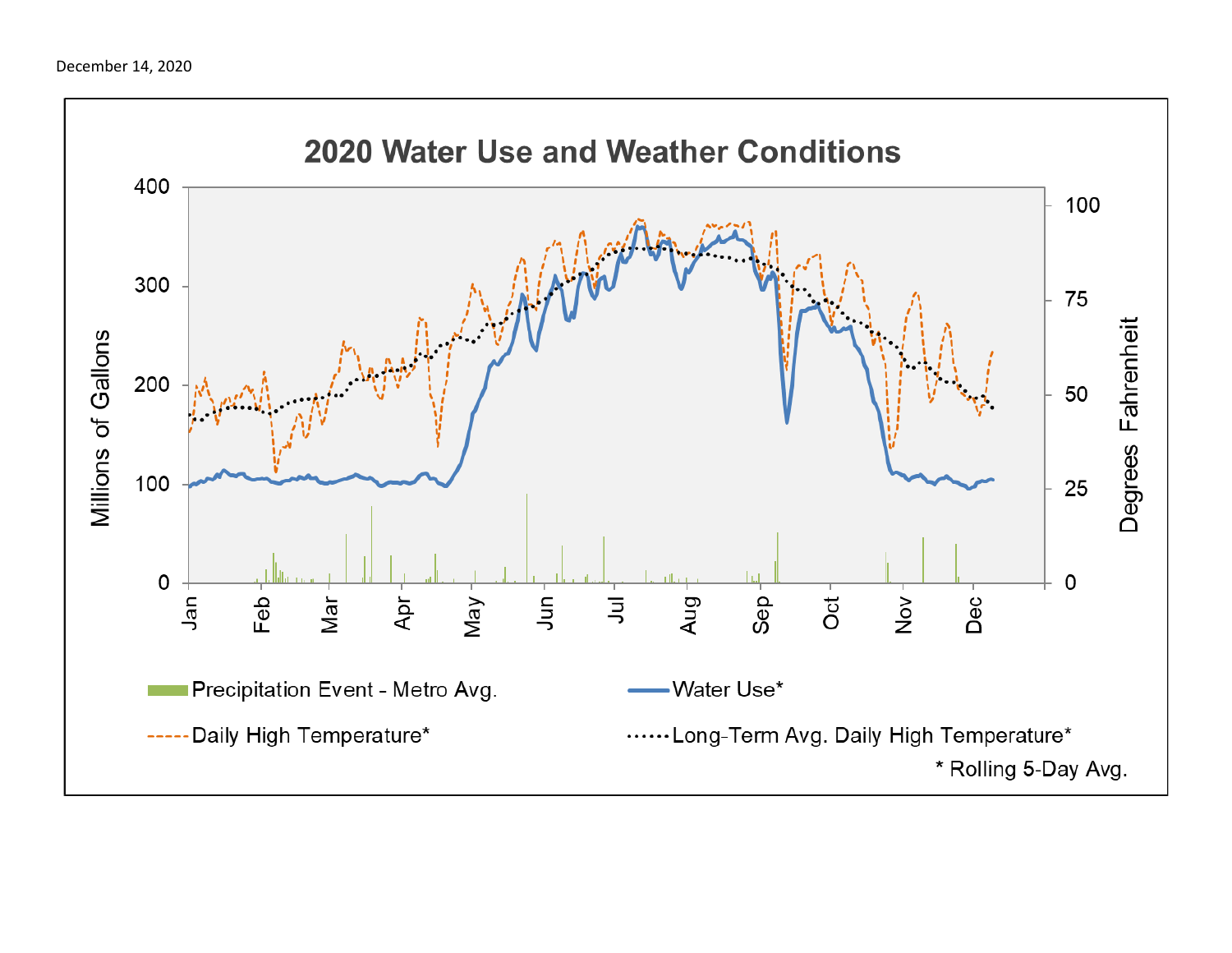#### December 14, 2020

| <b>Denver Water Use and Reservoir Contents 2020</b>   |                         |            |            |           |            |            |            |            |            |            |            |            |         |         |
|-------------------------------------------------------|-------------------------|------------|------------|-----------|------------|------------|------------|------------|------------|------------|------------|------------|---------|---------|
|                                                       |                         | Jan        | Feb        | Mar       | Apr        | May        | Jun        | Jul        | Aug        | Sep        | Oct        | Nov        | Dec     | YTD-Avg |
| Predicted End-of-Month Supply Reservoir               |                         |            |            |           |            |            |            |            |            |            |            |            | 411,900 |         |
| Contents (Full = 518,449 AF)                          |                         |            |            |           |            |            |            |            |            |            |            |            |         |         |
| Actual End-of-Month Supply Reservoir<br>Contents (AF) |                         | 445,828    | 441,137    | 439,113   | 440,306    | 457,594    | 493,141    | 492,317    | 466,389    | 436,813    | 415,253    | 411,141    |         |         |
| Actual % Full                                         |                         | 86%        | 85%        | 85%       | 85%        | 88%        | 95%        | 95%        | 90%        | 84%        | 80%        | 79%        |         |         |
| Historical Median % Full                              |                         | 81%        | 80%        | 79%       | 79%        | 88%        | 98%        | 95%        | 92%        | 88%        | 85%        | 84%        |         |         |
| 2020 Expected Daily Use (MG)                          |                         | 110        | 109        | 108       | 127        | 172        | 272        | 298        | 282        | 248        | 150        | 109        | 105     | 179     |
| Actual Daily Use (MG)                                 | $\mathbf{1}$            | 97         | 106        | 103       | 109        | 194        | 316        | 343        | 306        | 270        | 241        | 113        | 105     |         |
|                                                       | $\overline{2}$          | 106        | 104        | 102       | 97         | 170        | 293        | 333        | 311        | 324        | 269        | 103        | 110     |         |
|                                                       | 3                       | 103        | 107        | 106       | 100        | 184        | 324        | 341        | 355        | 308        | 239        | 106        | 97      |         |
|                                                       | $\overline{\mathbf{4}}$ | 102        | 102        | 106       | 98         | 204        | 294        | 299        | 324        | 326        | 245        | 113        | 107     |         |
|                                                       | 5                       | 99         | 94         | 107       | 106        | 203        | 324        | 306        | 350        | 304        | 279        | 108        | 98      |         |
|                                                       | 6                       | 110        | 108        | 106       | 110        | 229        | 285        | 362        | 322        | 308        | 257        | 116        | 106     |         |
|                                                       | $\overline{7}$          | 99         | 101        | 106       | 114<br>117 | 220        | 270        | 341        | 357        | 292<br>156 | 261<br>245 | 103<br>111 | 117     |         |
|                                                       | 8                       | 105        | 101        | 105       |            | 234        | 305        | 374        | 331        |            |            |            | 99      |         |
|                                                       | 9                       | 121        | 104        | 112       | 104        | 219        | 214        | 346        | 332        | 150        | 255        | 102        | 104     |         |
| D                                                     | 10                      | 94         | 104        | 109       | 110        | 220        | 260        | 380        | 363        | 143        | 232        | 97         |         |         |
| A                                                     | 11                      | 106        | 109        | 112       | 115        | 214        | 277        | 350        | 331        | 169        | 210        | 101        |         |         |
| Y                                                     | 12                      | 112        | 102        | 114       | 100        | 218        | 313        | 348        | 361        | 194        | 248        | 104        |         |         |
|                                                       | 13                      | 119        | 104        | 99        | 101        | 262        | 278        | 370        | 337        | 226        | 224        | 106        |         |         |
| O                                                     | 14                      | 111        | 111        | 104       | 106        | 233        | 291        | 308        | 359        | 273        | 232        | 93         |         |         |
| F                                                     | 15                      | 114        | 104        | 104       | 108        | 231        | 342        | 320        | 334        | 264        | 186        | 115        |         |         |
|                                                       | 16                      | 117        | 103        | 110       | 94         | 216        | 315        | 313        | 333        | 285        | 192        | 110        |         |         |
| M                                                     | 17                      | 102        | 117        | 110       | 96         | 245        | 342        | 360        | 369        | 268        | 185        | 110        |         |         |
| O                                                     | 18                      | 107        | 102        | 107       | 96         | 294        | 277        | 337        | 343        | 285        | 188        | 106        |         |         |
| N                                                     | 19                      | 106        | 102        | 99        | 101        | 279        | 269        | 331        | 365        | 273        | 168        | 103        |         |         |
| T                                                     | 20                      | 114        | 113        | 96        | 106        | 297        | 281        | 372        | 338        | 265        | 172        | 103        |         |         |
| H                                                     | 21                      | 114        | 112        | 102       | 116        | 284        | 285        | 328        | 361        | 297        | 157        | 104        |         |         |
|                                                       | 22                      | 111        | 103        | 96        | 115        | 305        | 325        | 355        | 332        | 266        | 132        | 99         |         |         |
|                                                       | 23                      | 110        | 102        | 103       | 114        | 276        | 303        | 328        | 338        | 291        | 113        | 106        |         |         |
|                                                       | 24                      | 104        | 104        | 102       | 116        | 210        | 336        | 347        | 364        | 271        | 114        | 98         |         |         |
|                                                       | 25                      | 103        | 95         | 103       | 129        | 211        | 295        | 275        | 333        | 289        | 106        | 97         |         |         |
|                                                       | 26                      | 108        | 106        | 106       | 135        | 226        | 291        | 268        | 349        | 262        | 112        | 99         |         |         |
|                                                       | 27<br>28                | 103<br>106 | 101<br>101 | 100<br>97 | 156<br>154 | 274<br>257 | 265<br>296 | 325<br>290 | 323<br>327 | 247<br>262 | 111<br>119 | 94<br>92   |         |         |
|                                                       | 29                      | 105        | 103        | 104       | 176        | 283        | 341        | 329        | 271        | 246        | 116        | 98         |         |         |
|                                                       | 30                      | 106        |            | 104       | 180        | 257        | 308        | 308        | 295        | 276        | 97         | 104        |         |         |
|                                                       | 31                      | 108        |            | 100       |            | 274        |            | 337        | 321        |            | 104        |            |         |         |
| <b>Monthly Average</b>                                |                         | 107        | 104        | 104       | 116        | 239        | 297        | 333        | 337        | 260        | 187        | 104        | 105     | 197     |
| % of 2020 Expected Daily Use                          |                         | 97%        | 96%        | 97%       | 91%        | 139%       | 109%       | 112%       | 119%       | 105%       | 125%       | 95%        | 100%    | 110%    |

Notes: 1) "AF" denotes acre-feet. "MG" denotes million gallons. 2) Expected Daily Use is based on historical use with normal weather conditions. 3) The predicted end-of-month supply reservoir contents figures assume normal weather after November 1, 2020. 4) The differences between predicted and actual end-of-month supply reservoir contents are the result of normal estimation error of daily use, supply, evaporation, carriage losses and raw water deliveries. 5) Predicted supply reservoir contents last updated on November 4, 2020. 6) Daily water figures are subject to change.